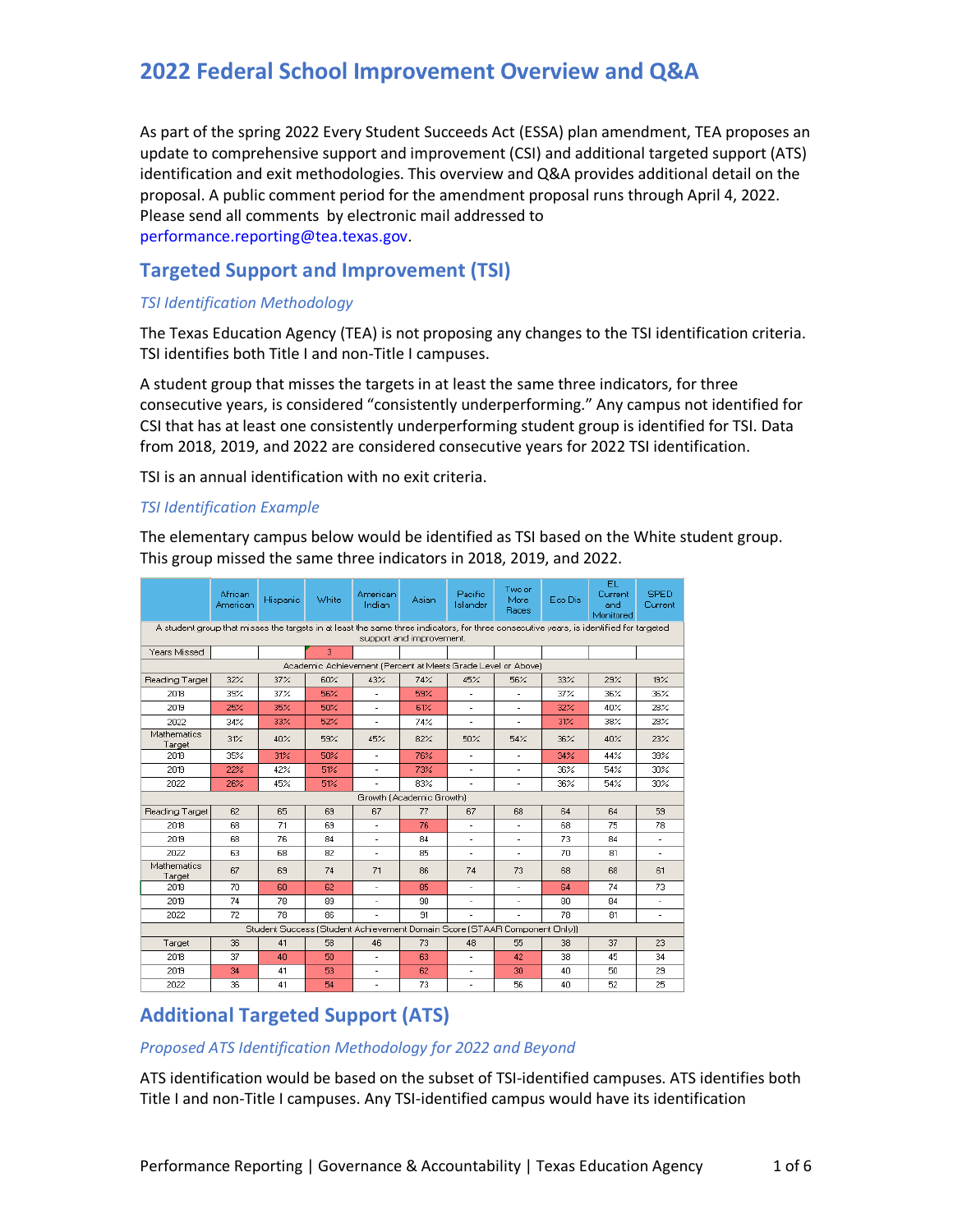escalated to ATS if it meets both ATS identification criteria. First, the campus would have to meet the identification for TSI by having at least one consistently underperforming student group. Second, the campus would also have at least one consistently underperforming student group that did not meet any of its evaluated indicators for those three consecutive years. The consistently underperforming student group must meet the minimum size in all indicators for all three years in order to be escalated to ATS.

# *ATS Identification Example*

The elementary campus below would be identified as ATS based on the White student group. This group missed all five indicators in 2018, 2019, and 2022.

|                                                                                                                                  | African<br><b>American</b> | <b>Hispanic</b> | White | American<br>Indian           | <b>Asian</b>    | Pacific<br>Islander      | Two or<br>More<br>Races  | Eco Dis- | EL.<br>Current<br>and<br>Monitored | <b>SPED</b><br>Current |
|----------------------------------------------------------------------------------------------------------------------------------|----------------------------|-----------------|-------|------------------------------|-----------------|--------------------------|--------------------------|----------|------------------------------------|------------------------|
| If a consistently underperforming student group missed all evaluated indicators for three years, the campus is escalated to ATS. |                            |                 |       |                              |                 |                          |                          |          |                                    |                        |
| Years Missed                                                                                                                     |                            |                 | з.    |                              |                 |                          |                          |          |                                    |                        |
| Academic Achievement (Percent at Meets Grade Level or Above)                                                                     |                            |                 |       |                              |                 |                          |                          |          |                                    |                        |
| Reading Target                                                                                                                   | 32%                        | 37%             | 60%   | 43%                          | 74%             | 45%                      | 56%                      | 33%      | 23%                                | 13 <sub>2</sub>        |
| 2018                                                                                                                             | 33%                        | 37%             | 56%   |                              | 59%             |                          |                          | 37%      | 36%                                | 36%                    |
| 2013                                                                                                                             | 25%                        | 35%             | 50%   | $\overline{\phantom{a}}$     | 61%             | $\blacksquare$           | $\blacksquare$           | 32%      | 40%                                | 28%                    |
| 2022                                                                                                                             | 342                        | 33%             | 52%   | $\overline{\phantom{a}}$     | 74 <sub>4</sub> |                          |                          | 31%      | 38%                                | 28%                    |
| Mathematics<br>Target                                                                                                            | 31%                        | 40%             | 59%   | 45%                          | 82%             | 50%                      | 54%                      | 36%      | 40%                                | 23%                    |
| 2018                                                                                                                             | 35%                        | 31%             | 50%   | ٠                            | 76%             | $\overline{\phantom{a}}$ |                          | 34%      | $44\times$                         | 39%                    |
| 2013                                                                                                                             | 22%                        | 42%             | 51%   | ÷.                           | 73%             | $\overline{a}$           | $\overline{a}$           | 36%      | 54%                                | 30×                    |
| 2022                                                                                                                             | 26%                        | 45%             | 51%   | ٠                            | 83%             | $\overline{\phantom{a}}$ | $\blacksquare$           | 36%      | 544                                | 30×                    |
| Growth (Academic Growth)                                                                                                         |                            |                 |       |                              |                 |                          |                          |          |                                    |                        |
| Reading Target                                                                                                                   | 62                         | 65              | 69    | 67                           | 77              | 67                       | 68                       | 64       | 64                                 | 59.                    |
| 2018                                                                                                                             | 68                         | 71              | 67    | ä,                           | 76              | ä,                       |                          | 68       | 75.                                | 78                     |
| 2019                                                                                                                             | 68                         | 76              | 68.   | $\blacksquare$               | 84              | $\overline{\phantom{a}}$ | $\blacksquare$           | 73.      | 84                                 | $\blacksquare$         |
| 2022                                                                                                                             | 63                         | 68              | 68    | $\overline{\phantom{a}}$     | 85              | $\overline{a}$           | $\overline{\phantom{a}}$ | 70       | 81                                 |                        |
| Mathematics<br>Target                                                                                                            | 67                         | 63              | 74    | 71                           | 86              | 74                       | 73                       | 68       | 68                                 | 61                     |
| 2018                                                                                                                             | 70                         | 60              | 62    | $\overline{\phantom{a}}$     | 85              |                          |                          | 64       | 74                                 | 73.                    |
| 2019                                                                                                                             | 74                         | 78              | 73.   | $\qquad \qquad \blacksquare$ | 90              | $\overline{\phantom{a}}$ | $\frac{1}{2}$            | 80       | 84                                 | $\blacksquare$         |
| 2022                                                                                                                             | 72                         | 78              | 73    |                              | 31              |                          |                          | 78       | 81                                 |                        |
| Student Success (Student Achievement Domain Score (STAAR Component Only)).                                                       |                            |                 |       |                              |                 |                          |                          |          |                                    |                        |
| Target                                                                                                                           | 36                         | 41              | 58    | 46                           | 73              | 48                       | 55                       | 38       | 37                                 | 23                     |
| 2018                                                                                                                             | 37                         | 40              | 50    | $\blacksquare$               | 63              | $\overline{\phantom{a}}$ | 42                       | 38       | 45                                 | 34                     |
| 2019                                                                                                                             | 34                         | 41              | 53.   | ٠                            | 62              | ÷,                       | 30.                      | 40       | 50                                 | 29.                    |
| 2022                                                                                                                             | 36                         | 41              | 54    | $\blacksquare$               | 73              | $\overline{\phantom{a}}$ | 56                       | 40       | 52                                 | 25                     |

# *Proposed ATS Exit Methodology for 2022 and Beyond*

To exit ATS, the campus would have to not be reidentified for ATS. A campus would exit ATS to TSI status if the campus continued to meet TSI criteria but did not have at least one student group that did not meet any evaluated indicators for three consecutive years. If the campus had no consistently underperforming student groups, it would exit both ATS and TSI status.

# *ATS Q&As*

**1. If a campus was identified as ATS in 2018 or 2019, does that campus have to meet the old exit criteria to exit ATS status for 2022?** 

No. If a previously identified ATS campus is not identified under the 2022 methodology, it is considered as having successfully exited ATS status.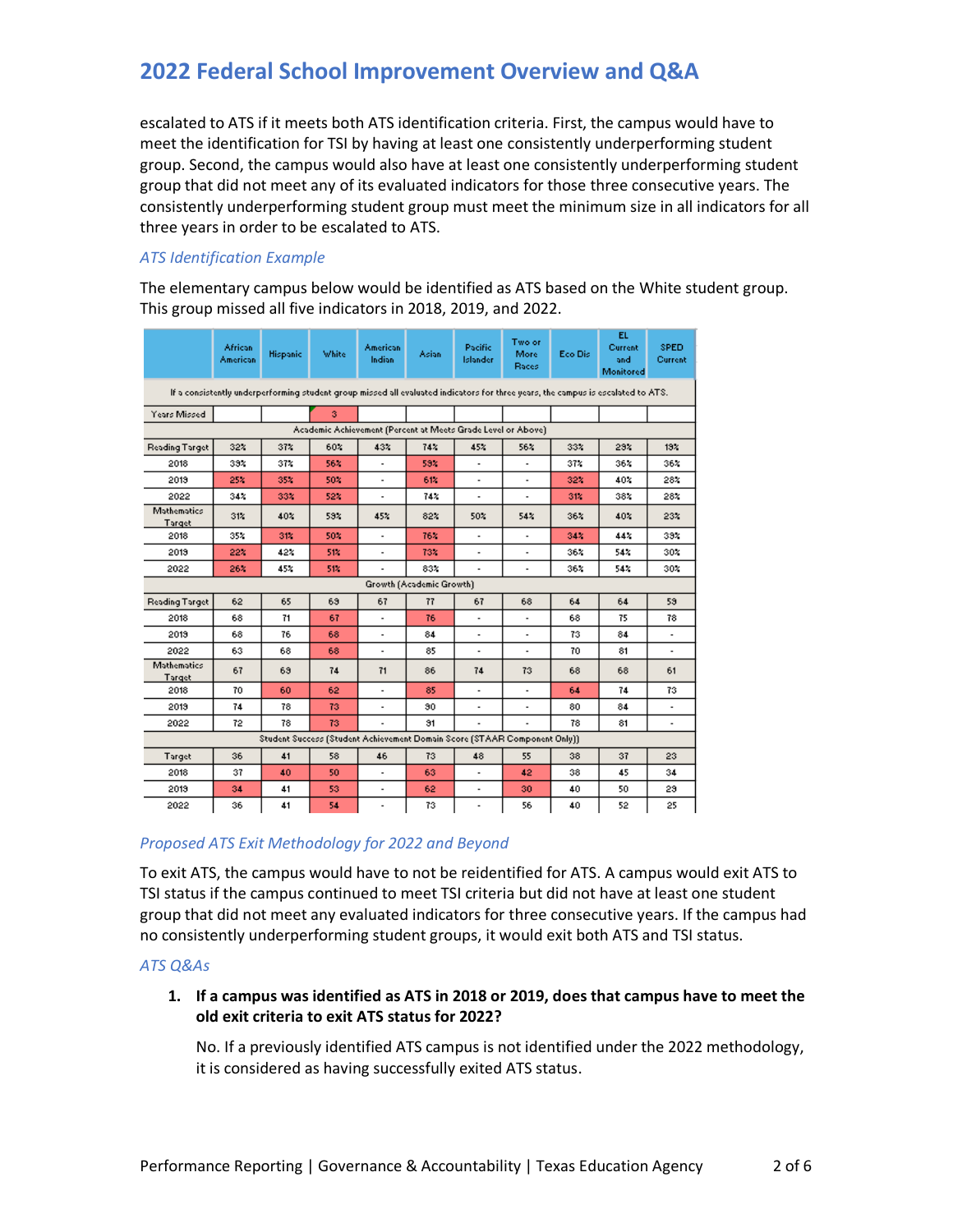### **2. Is there a minimum size for ATS identification?**

Yes.

For elementary/middle schools the student group must meet minimum size (25 assessments) for all three years in all five indicators

- Academic Achievement Reading
- Academic Achievement Mathematics
- Academic Growth Reading
- Academic Growth Mathematics
- Student Success (STAAR Only)

For high schools/K-12s the student group must meet minimum size (25 assessments or 25 graduates) for all three years in all four indicators

- Academic Achievement Reading
- Academic Achievement Mathematics
- Graduation Rate
- School Quality (CCMR)

 least three indicators for three years. If minimum size is not met for all three years, the campus could remain TSI if it missed at

### **3. What if a student group does not meet minimum size one year, how does that affect the count of consecutive years?**

If a student group does not meet minimum size one year, the count of consecutive years is reset for ATS identification purposes.

#### **4. What happens with a high school that does not have a graduation rate?**

If a high school does not have a graduation rate, Academic Growth is used with the same five minimum indicators requirement that applies to elementary and middle schools.

# **5. Can a campus fail to exit ATS status if a different student group than the triggering student group fails to meet its targets for three years?**

 student group. In 2023, the special education group meets its targets, but then the Yes. For example, a campus may be identified in 2022 based on the special education Asian student group fails to meet its targets for three years. That campus would be identified as ATS Year 2 based on the performance of the Asian student group.

#### *Proposed Escalation of ATS to CSI Timeline*

Under the current ESSA plan, any Title I campus identified for ATS for three consecutive years will be identified for CSI the following school year. As part of the ESSA amendment request, TEA is requesting to delay the escalation of ATS campuses until August 2024. If the request is approved, Title I campuses will be escalated for the first time from ATS to CSI in August 2024 based on 2022, 2023, and 2024 accountability rating data. These campuses will be required to implement CSI interventions beginning in the 2024–25 school year.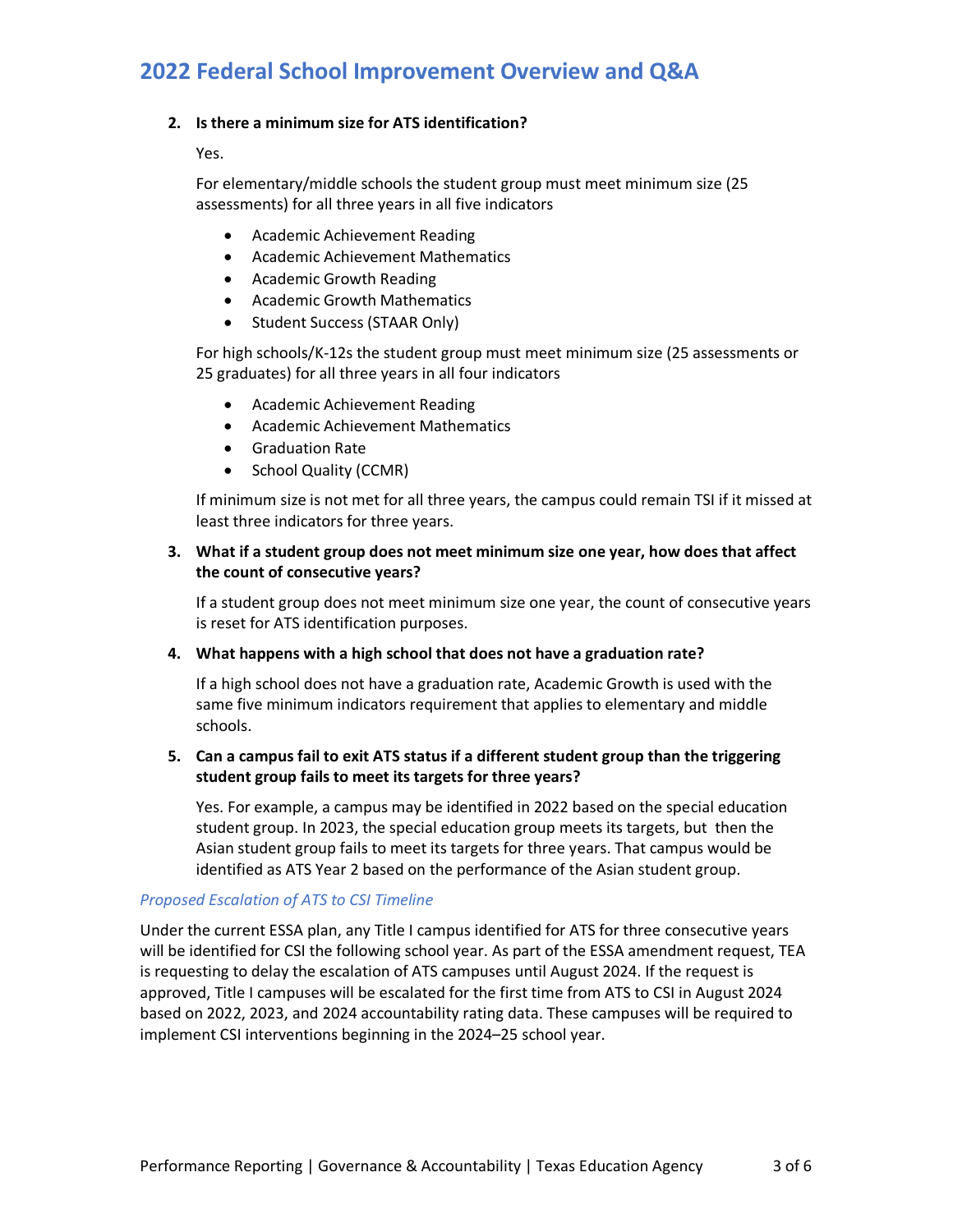| <b>When Identified</b> | SY 2022-23   | SY 2023-24   | SY 2024-25                           |
|------------------------|--------------|--------------|--------------------------------------|
| August 2022            | ATS (Year 1) |              |                                      |
| August 2023            |              | ATS (Year 2) |                                      |
| August 2024            |              |              | <b>CSI</b><br>(Third Identification) |

### *ATS Escalation Q&As*

# **1. If a Title I campus identified in 2018 and 2019 as ATS is reidentified in 2022, is that considered Year 3?**

 No. All campuses identified in 2019 were relabeled as Year 1 after Texas dropped the All Students group from TSI and ATS identification.

If the ESSA amendment is approved as proposed, a campus identified in 2022 would be considered ATS Year 1 regardless of prior identifications.

If the ESSA amendment is denied, Title I campuses will be escalated for the first time from ATS to CSI in August 2023 as was detailed in the spring 2021 ESSA amendment.

| <b>When Identified ATS</b> | SY 2020-21   | SY 2022-23   | SY 2023-24                           |
|----------------------------|--------------|--------------|--------------------------------------|
| August 2019                | ATS (Year 1) |              |                                      |
| August 2022                |              | ATS (Year 2) |                                      |
| August 2023                |              |              | <b>CSI</b><br>(Third Identification) |

# **2. Must the same student group(s) trigger ATS identification for three years for the campus to be escalated to CSI?**

No. A campus may be identified as ATS for three years based on differing student groups. The escalation is based on the campus' ATS status, not on a particular student group.

**3. What if a campus exits ATS to TSI in August 2024 but is reidentified as ATS in August 2025? Would it be escalated to CSI in 2025?** 

No. In order to be escalated to CSI, a Title I campus must be identified as ATS for three consecutive years. This campus would be labeled ATS Year 1 in 2025.

# **Comprehensive Support and Improvement (CSI)**

# *Proposed CSI Identification Methodology for 2022 and Beyond*

To identify schools for CSI, TEA proposes annually ranking all Title I campuses based on Closing the Gaps scaled scores. Beginning August 2022, TEA proposes also evaluating overall scaled scores to make final CSI determinations. Using a multi-step process, Title I campuses with both the lowest Closing the Gaps and lowest overall scaled scores would be identified for CSI.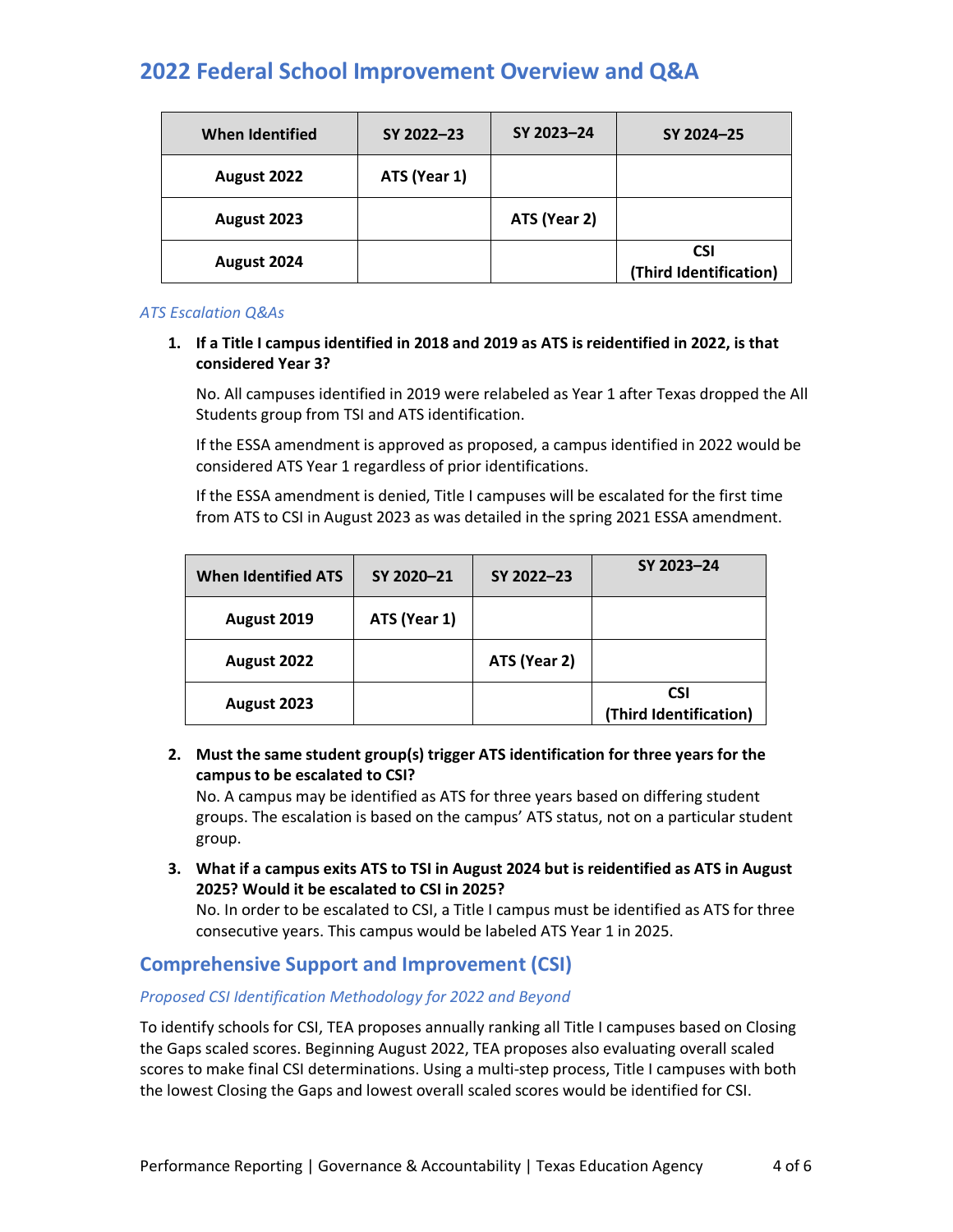First, TEA would determine the bottom five percent of Closing the Gaps outcomes by rank ordering the scaled scores of Title I campuses by school type—elementary, middle, high school/ K–12, and alternative education accountability. TEA then would determine which campuses fell in the bottom five percent for each school type.

 **scaled score in the lowest percentile would be identified for CSI.** Next, TEA would rank order the overall scaled scores for *all* Title I campuses statewide (without regard to campus type) to determine the scaled score cut point for the bottom five percent. **A Title I campus with a Closing the Gaps scaled score in the bottom five percent and an overall** 

# *Proposed CSI Exit Methodology for 2022 and Beyond*

 successfully exited. Campuses that did not rank in their school type's bottom five percent of the Closing the Gaps domain for two consecutive years *and* have an overall scaled score that year that does not fall within the lowest percentile to be reidentified for CSI would be considered as having

# *CSI Identification Example*

 Using the last year of Closing the Gaps and overall scaled score data available (2019), the bottom five percent Closing the Gaps scaled scores for Title I campuses, by school type, would be:

- Elementary: 47
- Middle: 36
- HS/K-12:66
- AEA: 30

The 2019 overall lowest percentile scaled score for Title I campuses would be 59.

In order to be identified as CSI under the new methodology, a campus would have to fall within the following ranges. *Note, these scaled scores are based on 2019 data and will change each year based on statewide campus outcomes.* 

- Elementary: Closing the Gaps scaled score ≤47 **and** an overall scaled score ≤59.
- Middle: Closing the Gaps scaled score ≤36 **and** an overall scaled score ≤59.
- HS/K–12: Closing the Gaps scaled score ≤66 **and** an overall scaled score ≤59.
- AEA: Closing the Gaps scaled score ≤30 **and** an overall scaled score ≤59.

#### *CSI Q&As*

 **1. Are campuses that were identified as bottom five percent CSI in 2018 eligible to exit status in 2022?** 

 Yes. First, a campus identified in 2018 must have a 2019 Closing the Gaps scaled score greater than 42 (the bottom 5%). Second, the campus must not rank in the bottom five percent of its school type and not rank in the lowest percentile overall for 2022.

**2. Are campuses that were identified or reidentified as bottom five percent CSI in 2019 eligible to exit status in 2022?** 

No. For 2022, campuses identified/reidentified in 2019 must not rank in the bottom five percent of their school type to be labeled as CSI Progress. Those campuses will be evaluated for exit in 2023.